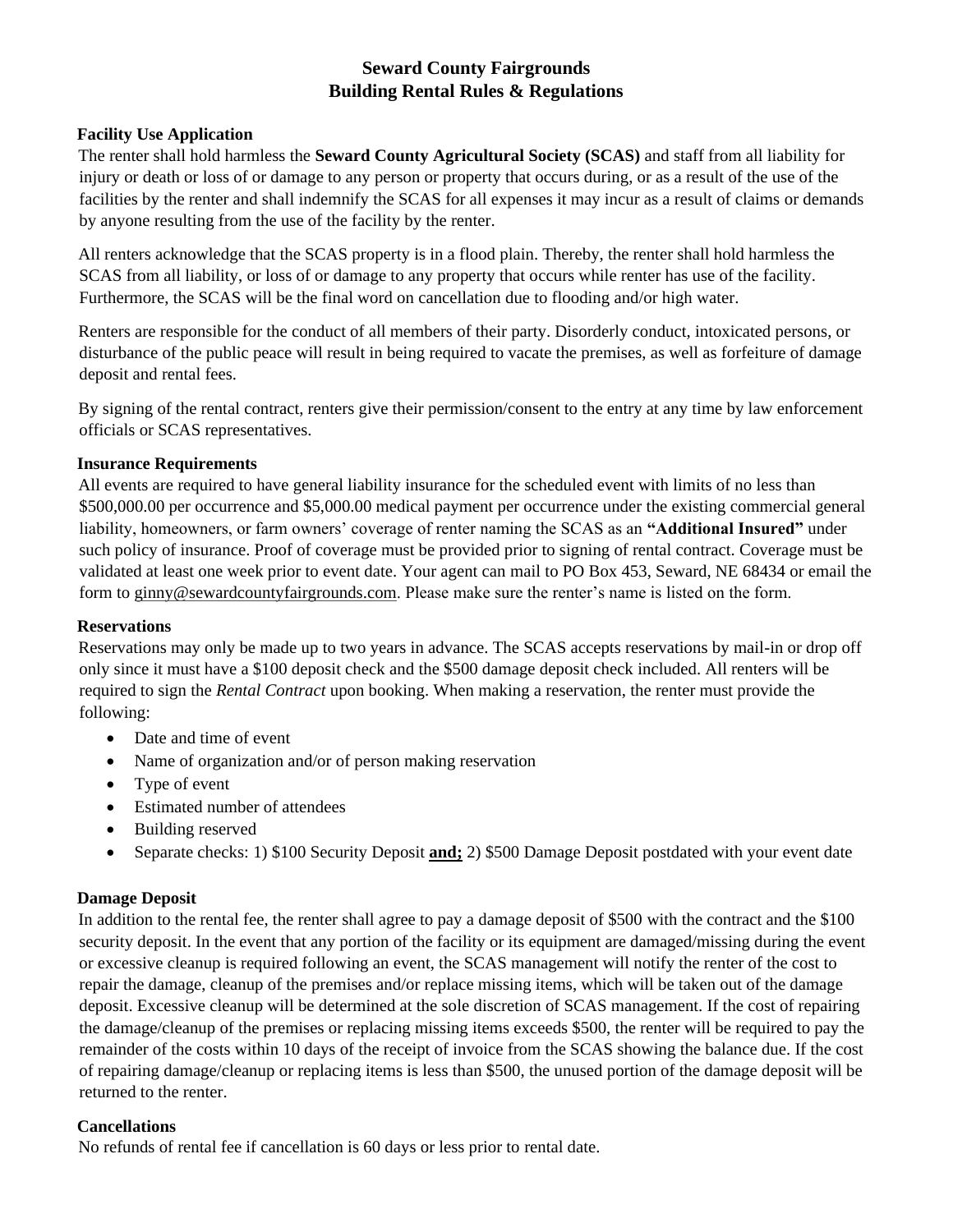## **Alcohol Policy**

If you plan to host a party with alcohol in any SCAS building, please note the following:

- All rentals with more than 75 guests/participants will require a licensed liquor vendor. Events with less than 75 guests do not require a Liquor Vendor to disperse alcohol, however, all stipulations in the following conditions are to be followed in the same manner.
- Renters may only use one of the SCAS exclusive bar vendors for their event.
- Renters that have obtained permission by the SCAS to consume alcohol on the premises (regardless of a licensed liquor vendor or not) must cease consumption at 12:30 a.m.
- All open containers of alcohol must be disposed of by 12:30 a.m.
- Any alcohol located in vehicles transporting guests inside the facility must remain in vehicle or be moved to another vehicle outside SCAS buildings upon arrival. Alcohol **MAY NOT** be brought into SCAS buildings. (Example: Bus transporting wedding party to reception.)
- No alcohol may be consumed outside any building during the event and the renters and/or their licensed liquor vendor shall be responsible for monitoring all alcohol consumption.
- **Renter shall pay for special security if such is deemed necessary by the SCAS. If the rental building is used for an event for someone under the age of 21 and alcohol is being served, the SCAS will secure security for the day of the event at the cost of the Renter and will need to be paid for a week before the event.**
- Underage drinking is NOT permitted as the State of Nebraska prohibits the sale to and consumption of alcoholic beverages to persons under the age of 21. No exceptions.
- The SCAS staff and exclusive bar vendor reserves the right to suspend liquor service at any time for any reason without warning.

#### **Rental Rules & Regulations**

Renter is responsible for setting up and taking down all tables and chairs at the end of their event. Soiled tables and chairs must be wiped clean at the end of the event. Every table and chair rack has directions of how they are to be loaded. Please follow these so they fit correctly and no damage is caused to them.

- Building keys will be dispersed at 8:00 a.m. on the morning of the event date. Buildings may not be entered until 8:00 a.m. No supplies may be brought in early or left for pick up after rental date(s).
- All decorations must be approved by the SCAS staff.
- Decorations may not block doors, fire extinguishers, sprinklers, emergency equipment signage or windows.
- Candles are permitted in a fireproof container that is at least two inches (2") above the produced flame. Any damage done to the facility or equipment due to the use of candles is the sole responsibility of the renter.
- We **DO NOT** allow the following:
	- $\circ$  Tape of any kind or Command type strips on any surface, tables, chairs, doors or walls
	- o Stickers, labels or adhesives
	- o Nails, pins, tacks, staples, etc. on any surface
	- o Items hung from the walls, ceilings, windows, doors, etc.
	- o Moving of curtains and poles and/or stage and steps
	- o Sitting on tables and the stage
	- o Confetti, loose glitter or uncontained sand; this includes inside of balloons
	- o Throwing rice, birdseed, faux flower petals, etc.
- Renters are required to put all garbage (kitchen and bathrooms also) in the dumpsters. All boxes must be broken down flat before placing them in the dumpsters.
- Pictures **may not** be removed from the walls and furniture may not be moved
- Tables must be carried and not drug or pushed across the floor
- Kitchen areas are to be wiped clean and rules posted on kitchen walls must be followed.
- All tables must have table covering. (No tape or Command type strips may be used)
- You must use your own extension cords and ladders. We will not provide those.
- Doors are not to be propped open for an extended period of time.